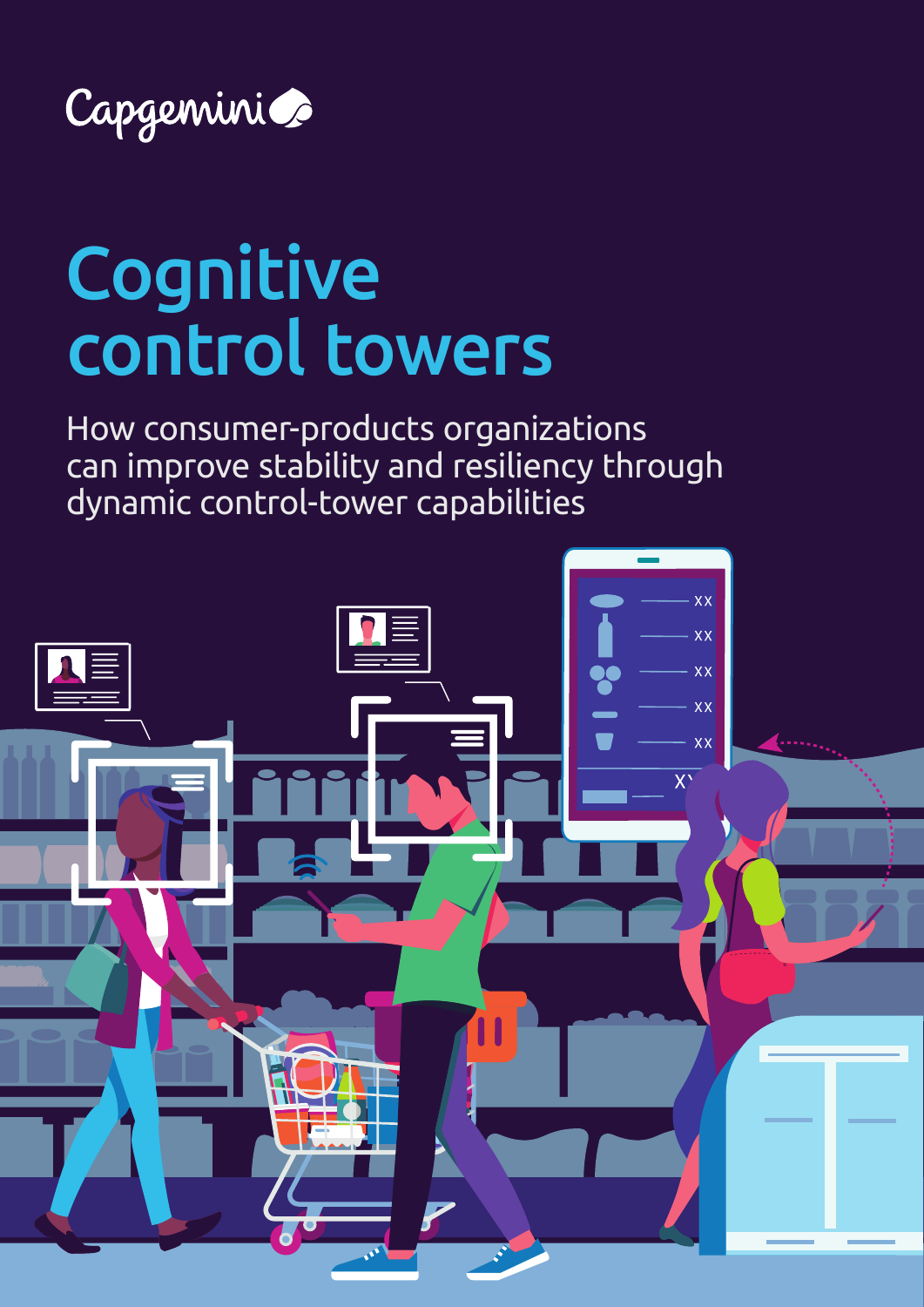Maintaining visibility across evolving and expanding intelligent supply networks is an increasingly complex task for consumer-products organizations. Where once brands could manually track the flow of materials and goods along a defined course with a limited number of partners, organizations must now monitor, manage, and analyze activity across a vast, decentralized supplier ecosystem.

Perhaps more importantly, with disruption and uncertainty at an all-time high, consumer-products organizations must find ways to translate current visibility into future value. In today's environment, there is relatively little merit in explaining the past or even understanding the present. It is only in focusing on the future – by predicting and proactively addressing delays, risks, or other potential destabilizing events – that organizations can create a stable and resilient supply network.

The cognitive control tower is a next-generation coordination and management capability that unites people, processes, and technologies to create a 360-degree view of intelligent supply networks. Digital by design, this capability leverages data analysis, predictive modeling, and automation to guide decision-making, identify challenges, and proactively respond to risks and issues.

In this paper, the third in our five-part series about enabling intelligent supply networks for consumer-products organizations, we discuss the value of cognitive control towers and how brands can begin to build this capability today to enable a stronger, more resilient tomorrow.

## Read our full intelligent supply networks series

Part one: *[The death of the supply chain](https://www.capgemini.com/wp-content/uploads/2019/12/Death-of-Supply-Chain-Capgemini-2.pdf)*

Part two: *[Continuous, touchless planning](https://www.capgemini.com/in-en/wp-content/uploads/sites/6/2020/05/Capgemini_Continuous-Touchless-Planning-4.pdf)*

#### What is a cognitive control tower?

The cognitive control tower is a digital hub that brings together people, processes, and technologies to create a 360-degree view of an intelligent supply network, enable data-driven decision-making, identify challenges, and proactively respond to risks.

# Part one: Visibility and predictability, as enabled through cognitive control towers

Once a rigid, linear flow, today's supply chain is not a chain at all but rather a flexible, evolving ecosystem – one that engages a vast, decentralized network of partners to enable new levels of speed, choice, transparency, and personalization. To manage this next-generation intelligent supply network, organizations require a comprehensive view of it, including internal and external partners, as well as the ability to identify risks, challenges, and opportunities.

The cognitive control tower is a dynamic capability. It is not just about figuring out what is happening in the moment but also predicting what may occur in the future – and how the business should respond.

Sebastien Neyme, Principal / Director Supply Chain at Capgemini Invent

For the modern consumer-products company, a nextgeneration cognitive control tower is more than a logistical tool. It is a crucial link between the supply-ecosystem strategy and day-to-day operations. Drawing data from across the organization, this capability creates a complete view of the supply network, its performance, health, and viability. By extension, the cognitive control tower is a forward-looking capability, leveraging data-driven insights and cognitive technologies to enable better decision-making, predict future events, and automate responses to emerging challenges and opportunities.

For example, advanced analytics can identify patterns in data from across partners to identify shifts in purchasing behavior or predict supply disruptions. Using a combination of intelligent automation solutions, such as artificial intelligence (AI), machine learning (ML), or robotic processing automation (RPA), it is possible to partially or even fully automate responses to these events.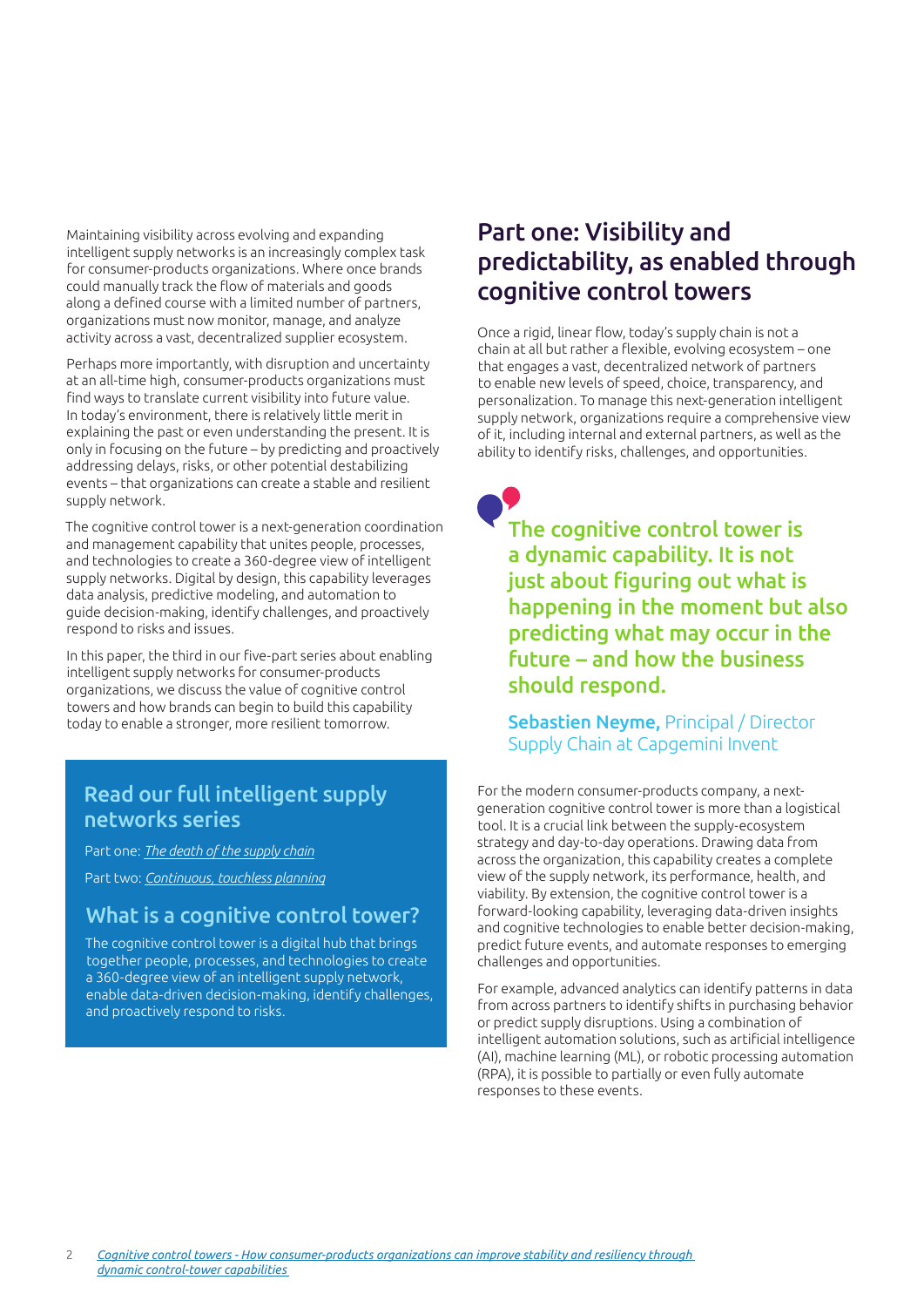The cognitive control tower can help CP organizations "streamline operations, increase productivity, and mitigate risk at a time when the business is most vulnerable.

Wouter van Wijngaarden, Senior Manager, Supply Chain Management

Beyond helping consumer-products organizations manage supply-side challenges in the current environment, the cognitive control tower will also be instrumental in addressing the growing trends of personalization, convenience, and choice, which require significant manual processing at present. For example, automation enabled

by underlying data analysis and predictive modeling capabilities can help organizations manage the explosive demand for customized products with sufficient granularity. This capability will also enable a variety of fulfillment methods, including subscriptions and direct-to-consumer channels, which often require significant last-mile delivery considerations. Finally, the cognitive control tower addresses consumers' growing desire for transparency by helping the organization trace the origin of products and materials, as well as their movement throughout the intelligent supply networks.

### Cognitive control towers enable:

- Real-time visibility
- 360-degree supply networks view
- Future-looking business insights
- Data-driven decision making.

### Creating data-driven insights with cognitive control towers

| <b>Business challenges</b>                    | Insights through CCT                                | <b>Actions</b>                                                                                | <b>Maturity</b>        |
|-----------------------------------------------|-----------------------------------------------------|-----------------------------------------------------------------------------------------------|------------------------|
| 1. Unreliable carrier billing                 | Insight in build-up carrier costs                   | Self-billing, eliminating need<br>for the carrier to bill                                     | <b>Visibility</b>      |
| 2. Customer dissatisfaction                   | Order tracking                                      | Order prioritization                                                                          | <b>Predictive</b>      |
| H<br>3. Raw material<br>production disruption | Insight into alternative<br>sourcing locations      | Recommended alternative source                                                                | Intelligent operations |
| 4. Frequent late shipments                    | Insight into potential delays<br>due to bad weather | Active re-routing of shipments                                                                | Intelligent operations |
| 5. Frequent stock outs in stores              | Insight into regional or<br>local stock and demand  | Order fulfillment from another DC.<br>Next-best option automatically<br>selected and executed | <b>Smart decisions</b> |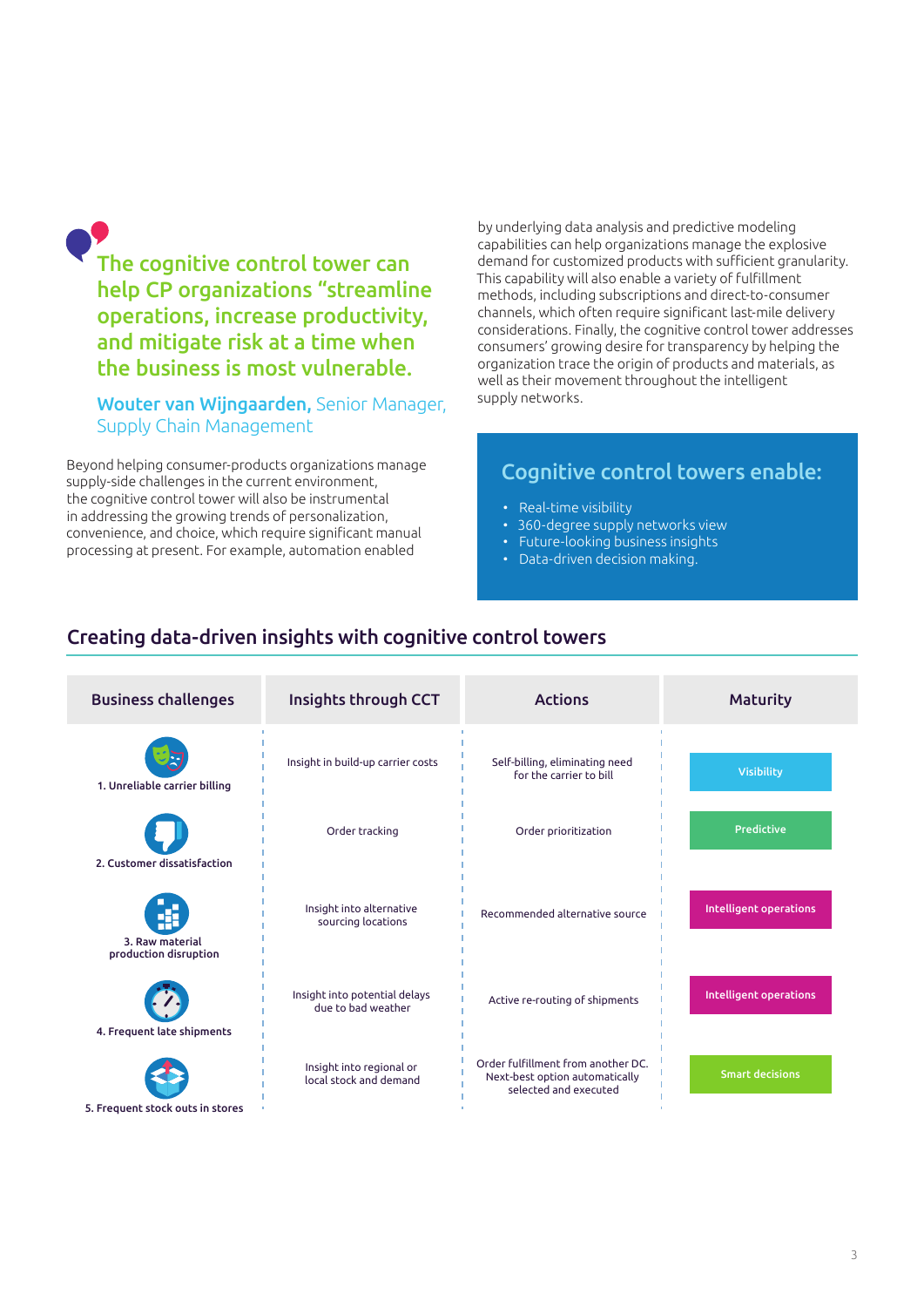#### Cognitive – and interconnected – control towers

While the goal of the cognitive control tower is to provide a comprehensive view of the organization, it is important to note that the function is not singular in nature. The expansiveness and complexity of modern supply networks is nearly impossible to capture or coordinate through a single tower.

To illustrate this concept, consider the structure and operation of an air-traffic-control system. This coordinated, integrated network ensures the safe and efficient passage of aircraft by standardizing technologies, processes, and outputs from individual towers to create a master view of the surrounding airspace.

Similar to the air-traffic system, the cognitive control tower capability for consumer-products organizations will not be enabled by a single tower, but an integrated network. Within this system, each tower is organized by one specific attribute – typically a geography, function, or industry – and then connected to other towers. It is in integrating these towers that the organization can create a multidimensional and comprehensive overview of the entire supply network.

"*At this point, there is relatively little value in creating one control tower that provides an end-to-end view of the entire intelligent supply network,"* explains Jörg Junghanns, Vice President Europe, Digital Supply Chain, Capgemini. *"Even if the capability could be designed, it may not be any more efficient or effective than integrating two or more towers to accomplish the same task."*

#### Bringing together people, processes, and technologies through cognitive control towers

While data and digital capabilities are critical enablers of the cognitive control tower, effective operation requires the organization to align people, processes, and technologies in service to the broader intelligent supply network strategy.

#### 1. People

The cognitive control tower may be digital at its core, but people are still very much at the heart of the capability. As in any transformation initiative, communicating the organization's vision and goals is crucial, as is establishing an organizational culture that embraces this new way of working. To be effective, people must be encouraged to communicate and engage in a way that reinforces the standardization of technologies and processes; they must speak the same language when it comes to numbers and data.

An equally important consideration is how the organization will enable an augmented workforce, one that blends humans with intelligent automation applications and

cognitive technologies to streamline operations and increase productivity. For example, one of our clients automated both sales order and delivery note creation, which helped reduce processing time for typical orders and allowed staff to focus on exception handling. In another project, we helped a client increase forecast accuracy through demand sensing, which in turn boosts planner efficiency by 20 percent, effectively saving hours each day that could then be applied to highervalue activities.

*"Enabling the full potential of the cognitive control tower will require an augmented workforce,"* explains Junghanns. "*This capability provides a prime example of how technology will not replace people, but simply make them more effective at their jobs."*

#### 2. Processes

To create a next-generation cognitive control tower, the organization must update processes to accommodate a larger number of partners and enable the complex operations needed to deliver speed, personalization, and a variety of fulfillment channels. It will also be necessary to connect the processes from one portion of the supply ecosystem to the next, fostering collaboration and continuity throughout the business. Finally, the business will need to standardize operations across different partners so that the information relayed back to the tower is consistent in its meaning and implication. By creating this process pathway, the organization follows a set course – incorporating alerts and signals to keep the system running smoothly and allowing it to course correct when it does not.

As noted earlier, many aspects of these processes can be simplified or automated through AI or other intelligentautomation capabilities. For example, RPA with intelligent automation may enable low-touch or no-touch processing for recurring or manual tasks. Predictive analytics can help cull the number of solutions to an urgent issue to two or three options, saving planners' time and helping the organization optimize operations.

#### 3. Technology

The cognitive control tower is digital at its core. At the same time, the performance of the supplier ecosystem depends on the maturity of individual members as well as their level of integration. To enable the cognitive control tower, it is necessary for software systems and applications to be harmonized and standardized. The network must also be consistent in how it collects, stores, and analyzes data, and ensure that the data is timely, accurate, and of high quality at the outset.

*"Companies have a great deal of information but need to enrich the data and connect it across the network,"* explains van Wijngaarden. *"The cognitive control tower serves as a digital hub that takes in information from all partners and then disseminates insights back to the business."*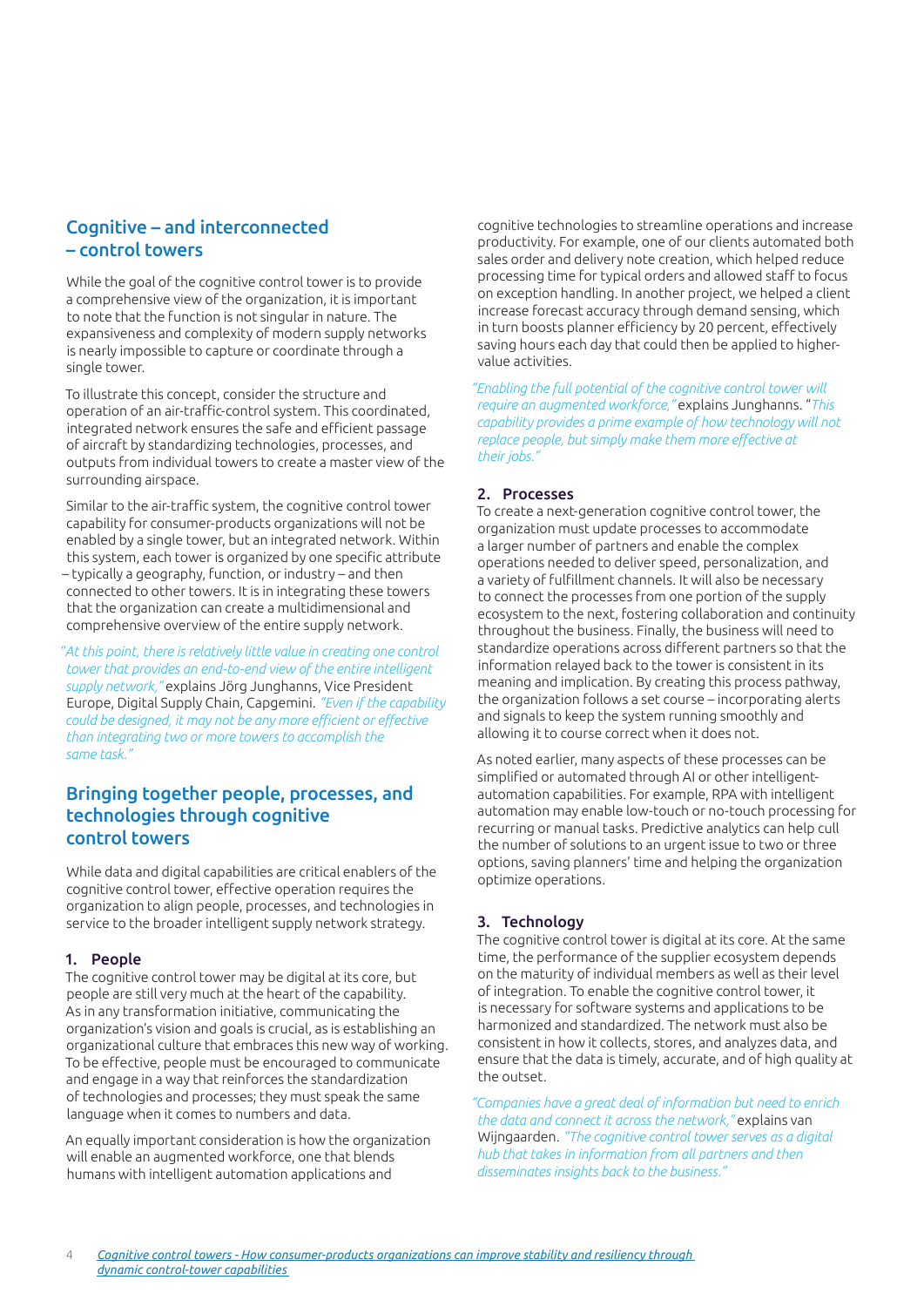Finally, organizations must ensure that the technology stack is built in a way that can support the use of advanced analytics tools and intelligent-automation solutions. As noted above, AI, ML, RPA, and other technologies will be

instrumental in refining processes and reimagining the workforce. As such, a holistic technology solution is needed to unite these three cognitive-tower components.

#### Building cognitive control towers



## Part Two: Capgemini's capability with cognitive control towers

Capgemini works with consumer-products organizations to develop and execute a comprehensive control-tower strategy and solution. Our team consists of business strategists, technologists, and operations specialists who work in concert to help the organization define, deliver, and run this important capability.

*"What's unique about Capgemini is that we provide true end-toend support,"* explains Neyme. *"As platform-agnostic strategists, we can identify the right solution; as technologists we can implement and integrate the system; as operations specialists, we can help build, manage, and run the cognitive control tower."*

*"The operation of this capability is sometimes overlooked,"* admits Junghanns. *"At the end of the day, the effectiveness of the control tower boils down to how you manage the solution."*

The success and effectiveness of the control tower "will depend in large part on the team that operates the tower and how they make use of the technologies, run the processes, and engage the people related to it."

Jörg Junghanns, Vice President Europe, Digital Supply Chain, Capgemini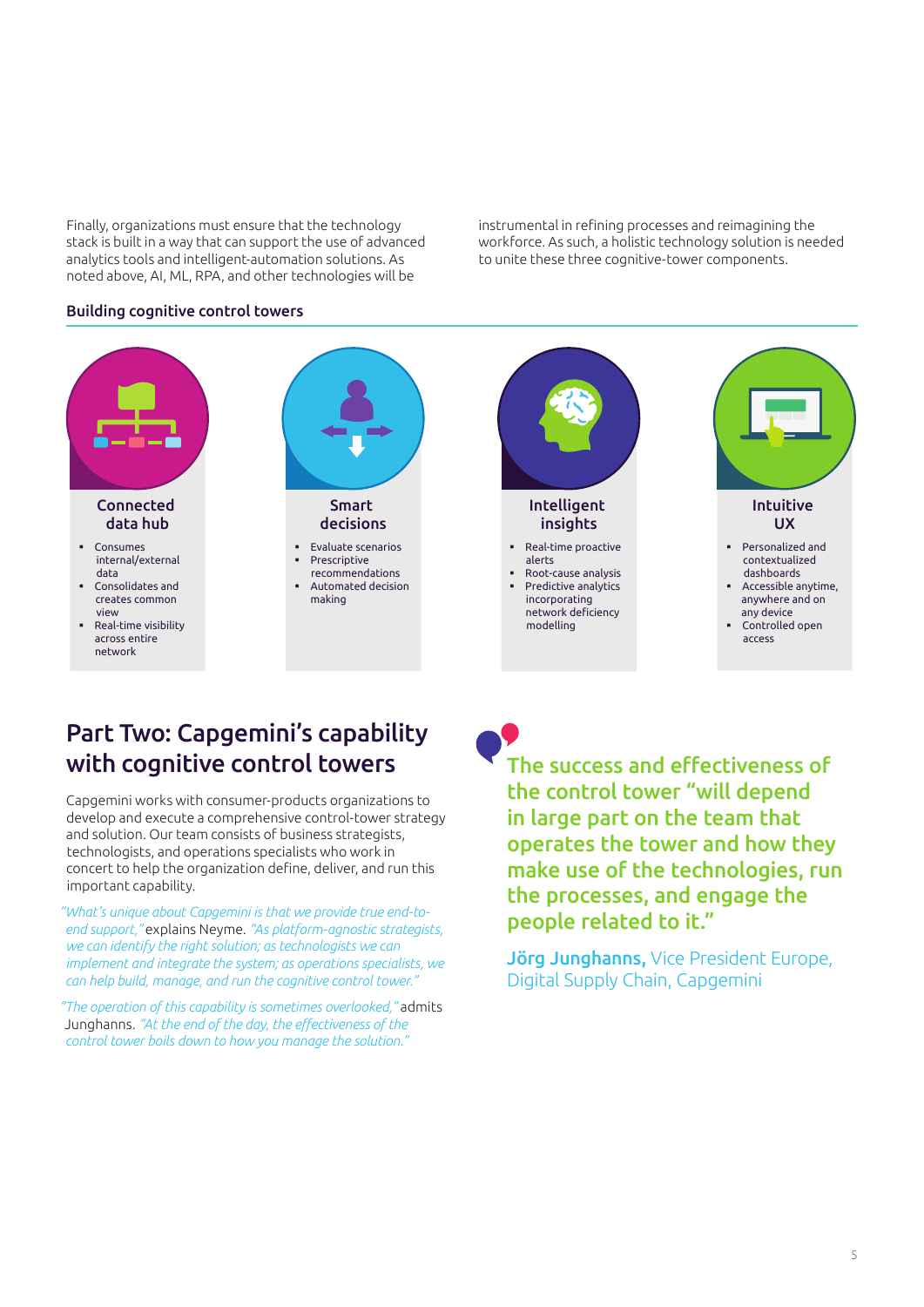#### Our approach: From evaluation to operations

Capgemini helps organizations develop a holistic intelligent supply network strategy, including the creation of a next-generation cognitive control-tower function. Our approach focuses on the following capabilities:

| <b>Strategize and design</b>                                                                                                                                                                                                                                                                                                                                                                                                          | <b>Operate and optimize</b>                                                                                                                                                                                                                                                                                                                                                                                                                                                | <b>Build and maintain</b>                                                                                                                                                                                                                                                                                                                    |
|---------------------------------------------------------------------------------------------------------------------------------------------------------------------------------------------------------------------------------------------------------------------------------------------------------------------------------------------------------------------------------------------------------------------------------------|----------------------------------------------------------------------------------------------------------------------------------------------------------------------------------------------------------------------------------------------------------------------------------------------------------------------------------------------------------------------------------------------------------------------------------------------------------------------------|----------------------------------------------------------------------------------------------------------------------------------------------------------------------------------------------------------------------------------------------------------------------------------------------------------------------------------------------|
| • Develop the cognitive control tower<br>strategy; ensure alignment to the<br>overall supply-chain strategy<br>• Design the solution, including the<br>standardization and<br>harmonization of processes and<br>technologies, and the integration<br>of multiple control towers<br>• Evaluate and select solution<br>partners<br>. Improve automation and use of<br>analytics to generate actionable<br>insights in the control tower | • Enable lean and flexible supply-chain<br>teams to operate the control tower<br>• Leverage process design<br>expertise as well as platform<br>and automation experience to<br>provide in-depth solutioning and<br>transformational services<br>• Assist in the redesign of the<br>operating model<br>• Provide best-in-class control-<br>tower services that enable<br>productivity benefits driven by<br>transformation, centralization,<br>optimization, and automation | • Deliver technology services to suit<br>local requirements for infrastructure,<br>applications, engineering, testing,<br>and operations<br>• Provide a next-generation<br>approach to control-tower<br>system development, integration,<br>operations, and maintenance<br>• Integrate, manage, and develop<br>the IT infrastructure systems |

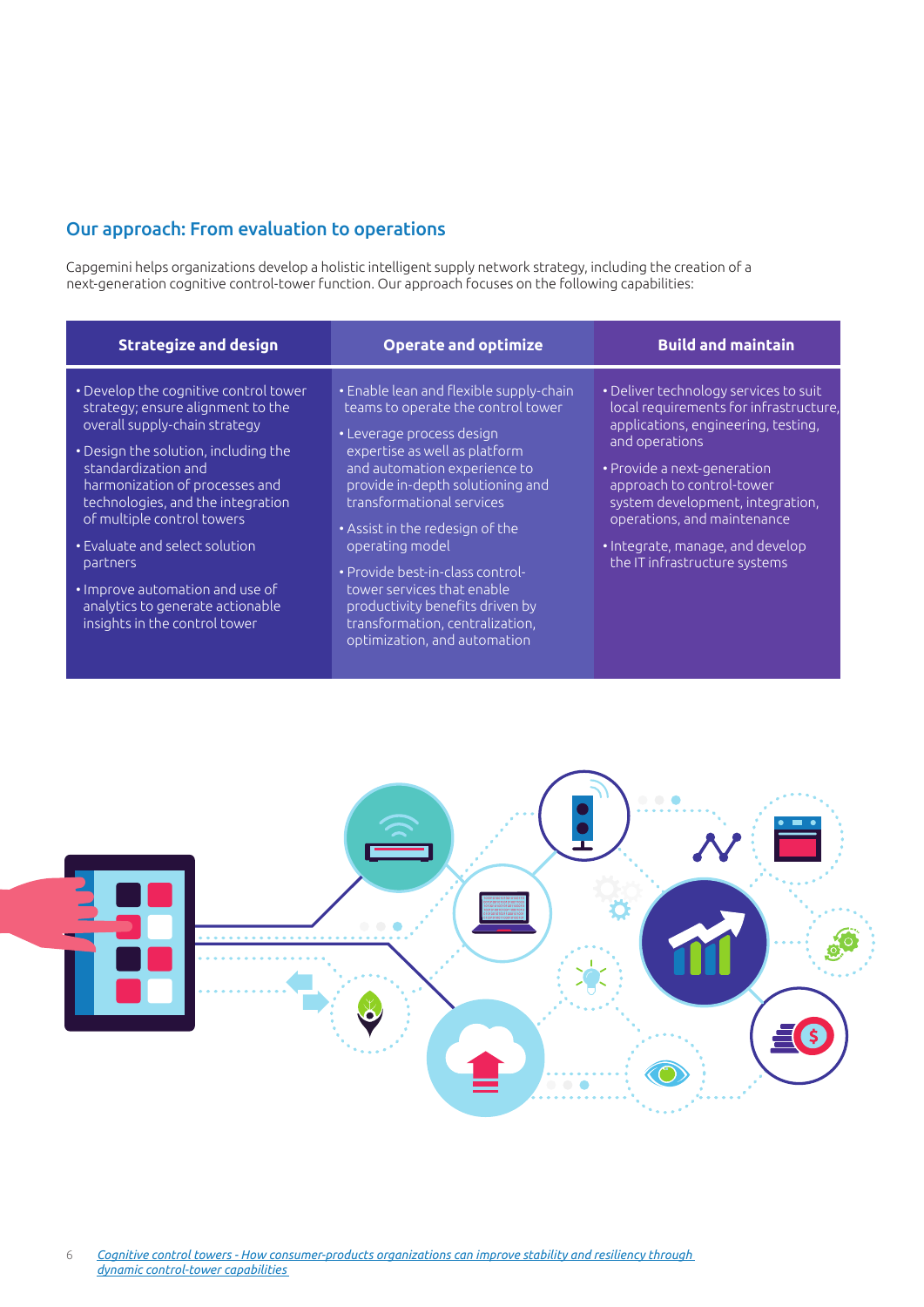# Working with Capgemini: The benefits of cognitive control towers

We work with clients on a strategic level, helping them increase the maturity of the foundational elements of a control tower and build cross-functional advantages in time, cost, and quality. Below are metrics that Capgemini has helped clients achieve through a cognitive control tower capability.

## Revenue increase

- 0.4–1% sales increase due to higher customer satisfaction (e.g. higher OTIF)
- 2–5% increase in customer satisfaction and higher shelf and stock availability

## Cost improvement

- 25–35% reduction in resource costs due to process transformation and workforce centralization and augmentation
- 10–15% reduction in supply-chain operating costs driven by touchless processing
- 3–6% decrease in transportation costs by improved sourcing and freight audit
- 2–4% reduction in transportation costs due to transport mode optimization

## **Productivity**

- 10% upfront productivity improvement
- 35% productivity improvement over five years
- 15% additional automation-driven productivity gains

## Risk reduction

- Enabled end-to-end visibility across the network, which improved real-time re-routing and contingency capabilities
- Developed a scalable operating model and workforce to better react to expected and unexpected disruptive events
- Reduced compliance penalties (e.g. demurrage) due to proactive signaling and issues management

## Sustainability

- Increased capacity utilization resulting in lower emissions
- Managed and monitored greenhouse-gas emissions across the network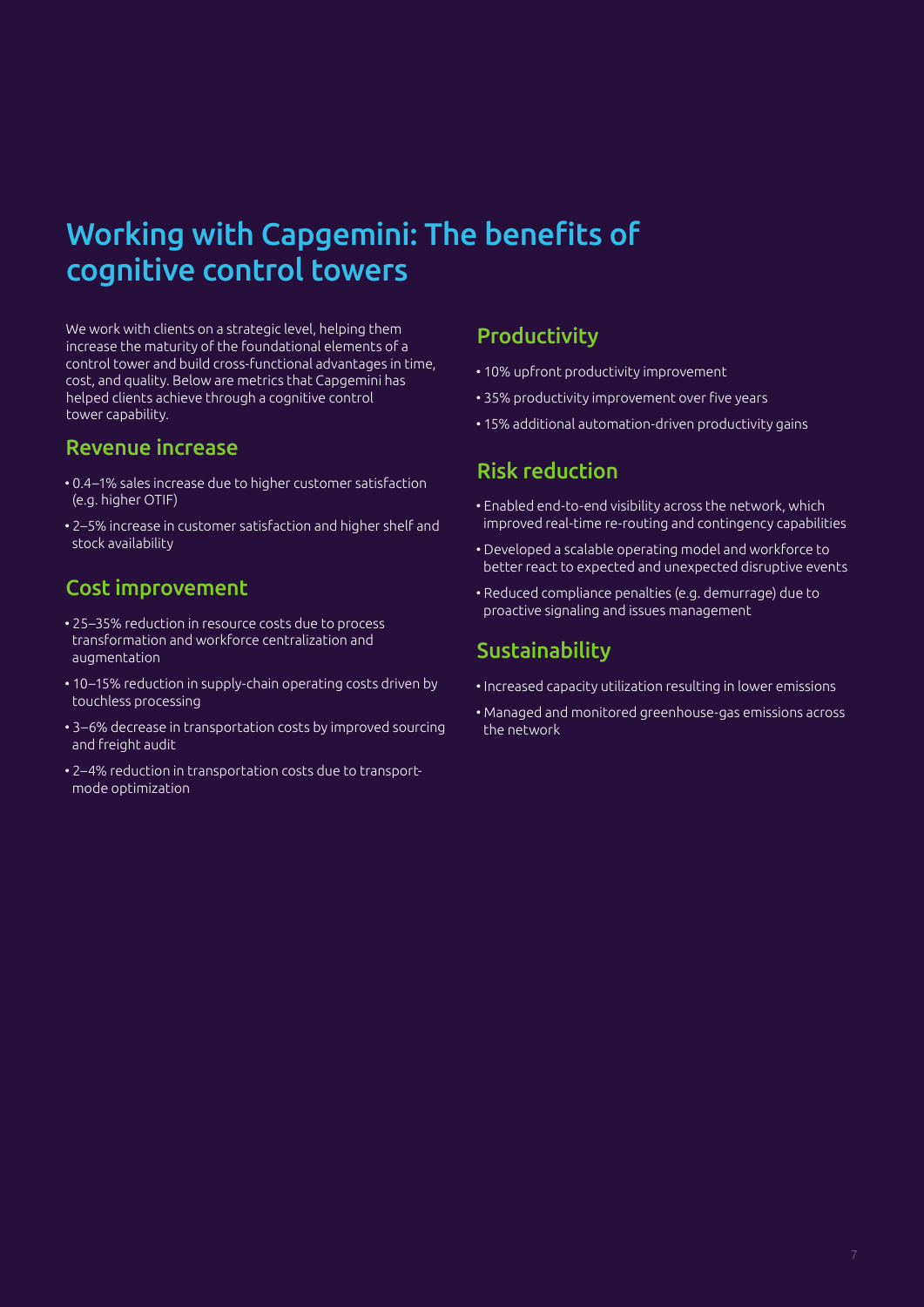## Building cognitive control towers

| 1. Set the strategy                                | • Create an enterprise-level strategy for the cognitive control tower,<br>including how the function contributes to the overall supply-chain strategy<br>• Define the scope of the cognitive control tower, according to geography<br>(regional or global), function (logistics, planning, procurement, etc.) or<br>industry                                                  |
|----------------------------------------------------|-------------------------------------------------------------------------------------------------------------------------------------------------------------------------------------------------------------------------------------------------------------------------------------------------------------------------------------------------------------------------------|
| 2. Establish the cognitive<br>control tower system | . Evaluate technology/software systems and identify optimal partners<br>• Standardize processes, tools, and systems to enable data integration and<br>the generation of accurate insights<br>· Identify functions, processes, or departments to be monitored<br>• Start with a pilot and scale over time                                                                      |
| 3. Ramp up operation<br><b>teams</b>               | · Identify the key required expertise to build up an efficient team<br>. Design a governance model that balances the control tower centralization<br>with the needs of the wider organization                                                                                                                                                                                 |
| 4. Improve data and<br>analytics capabilities      | · Identify key data domains and central data repositories<br>. Integrate accurate, timely, and high-quality data within a central data<br>warehouse<br>• Create an enterprise team to oversee the ongoing collection, analysis, and<br>maintenance of data<br>• Continuously assess the business case of intelligent automation to create<br>increasingly touchless processes |
| 5. Connect one or more<br>control towers           | • Repeat this process for additional control towers organized around<br>different attributes<br>• Integrate the control towers and their teams<br>• Ensure there is a virtual handshake between each tower                                                                                                                                                                    |

8 *Cognitive [control towers - How consumer-products organizations can improve stability and resiliency through](https://www.capgemini.com/service/consumer-products-and-retail/sequential-supply-chain-to-intelligent-supply-networks/)  [dynamic control-tower capabilities](https://www.capgemini.com/service/consumer-products-and-retail/sequential-supply-chain-to-intelligent-supply-networks/)*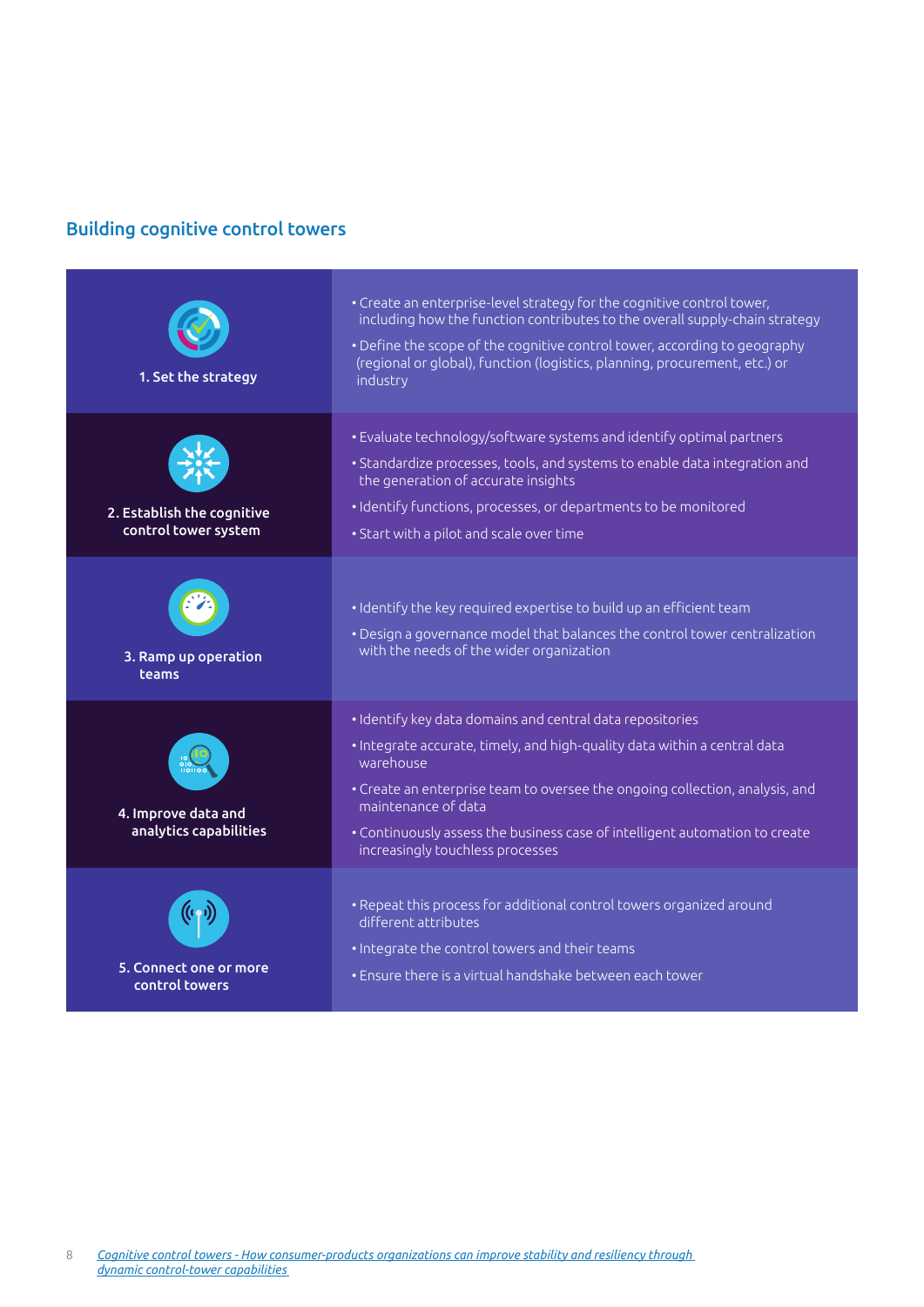# Case study: Advanced ordermanagement control tower for a global CP brand

Capgemini worked with a leading global consumer-products company to create a next-generation cognitive control tower strategy and solution that would prioritize stock across channels, as well as expedite orders from select customers. This capability stood in stark contrast to the company's existing system, which relied on manual intervention and warehouse-based processing to manage entries across a decentralized network.

We worked with the client to standardize and harmonize processes and technologies throughout the organization to generate data-driven insights about the health and performance of the supplier network. We then leveraged analytics, AI, and ML to create an order-management control tower that could anticipate shortages in supplies, components, or raw materials, which in turn reduced uncertainty within the supply network. In creating this enhanced visibility, the business was then able to design a more precise allocation portfolio based on real-time availability, possible disruptions, or other projected risks.

This dynamic control-tower capability was able to sense rapidly evolving changes in supply and demand and contextualize them based on business priorities, such as optimizing key accounts or maximizing margins. In the event of shortages or conflicts, the solution was also capable of suggesting alternatives or corrective actions.

Finally, the cognitive control tower created a more intuitive user experience, expanding access to data throughout the organization, enabling order downloads directly from the customer portal, and allowing the business to create an automatic replenishment capability based on orders, which enabled proactive order generation. As part of the engagement, we trained employees on the operation of this new capability and also worked with the organization to create a culture that encouraged effective collaboration and communication between teams.

The order-management control tower was highly effective in helping the business generate the following outcomes:

- 10% increase in order fill rate
- 7% increase in service level
- Material availability increase from 50% to 90% for modern trade
- Elimination of incorrect order generation
- Overnight order processing and increased warehouse efficiency
- Improved information for order vs. allocation and reasons for non-allocation
- Increased speed to market in servicing customers.

## Capgemini's expertise in cognitive control towers

Our team has experience in designing, building, and running a variety of relevant capabilities for leading consumer-products companies around the world. Our control-tower engagements include:

- Fulfillment/order management and logistics
- Planning
- Customs operations
- SCM data
- Integrated finance supply chain.

For consumer-products organizations operating in this challenging environment, speed, flexibility, and agility are the new currencies by which the business will be measured. Often overlooked, the cognitive control tower plays a critical role in both optimizing real-time performance and building long-term resiliency.

Through this whitepaper series, we aim to help organizations rethink both the traditional supply chain and its underlying components. We encourage readers to review the other papers in this series – *[The death of the supply chain](https://www.capgemini.com/wp-content/uploads/2019/12/Death-of-Supply-Chain-Capgemini-2.pdf)* and *[Continuous, touchless planning](https://www.capgemini.com/in-en/wp-content/uploads/sites/6/2020/05/Capgemini_Continuous-Touchless-Planning-4.pdf)* – as well as our forthcoming point of view on manufacturing 4.0 to learn more about how to better manage the challenges and identify latent opportunities of this new environment.